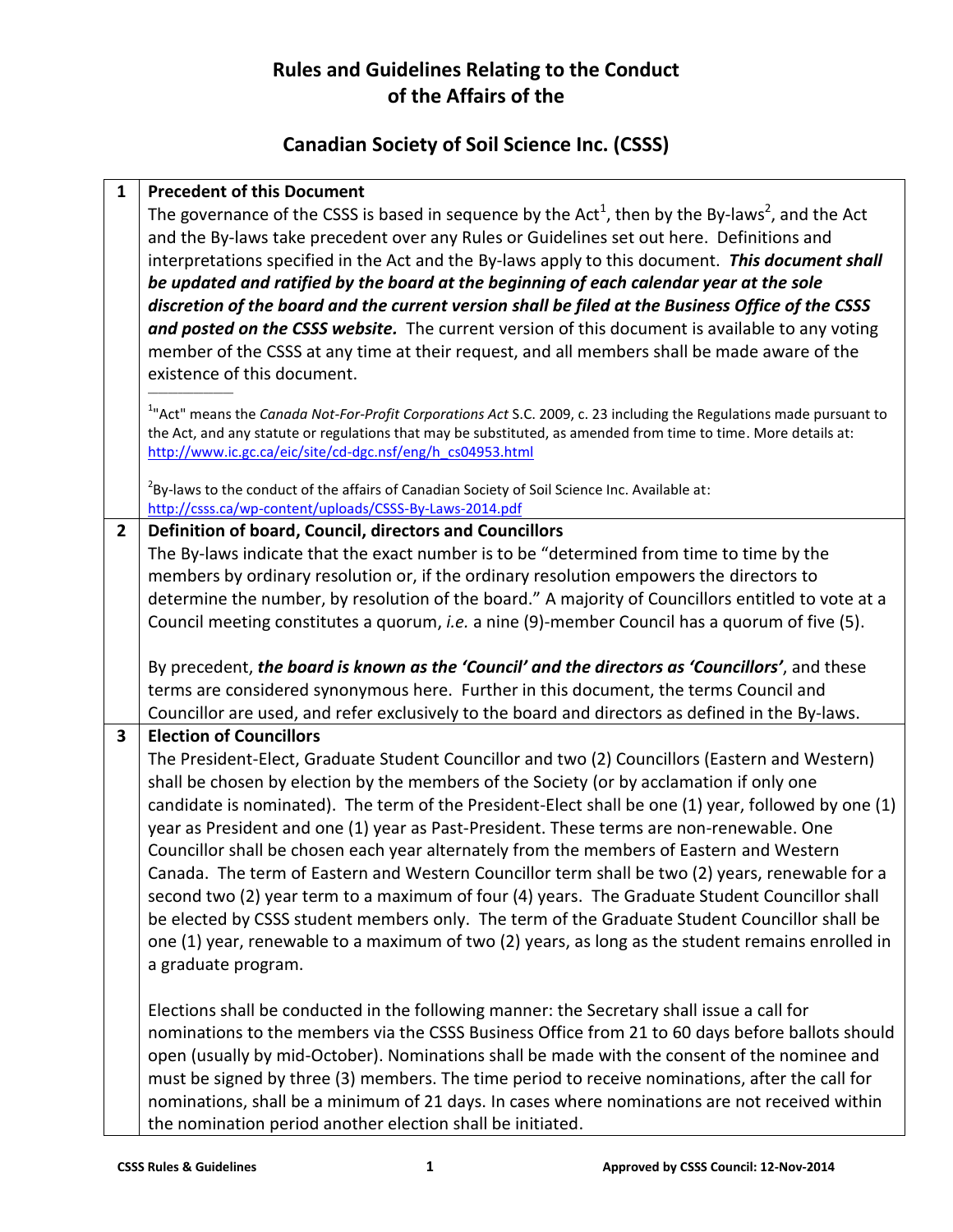|   | Elections shall be conducted on the single transferable voting system. Elections shall be               |
|---|---------------------------------------------------------------------------------------------------------|
|   | conducted by ballot using electronic mail transmission. Ballots shall remain open for 14 days after     |
|   | being sent to members by the CSSS Business Office.                                                      |
|   |                                                                                                         |
|   | Ballots shall be received and tabulated by an employee in the CSSS Business Office and forwarded        |
|   | to the Secretary for review.                                                                            |
| 4 | <b>Appointment of Officers</b>                                                                          |
|   | The By-laws provide that the Secretary, Treasurer and Editor In Chief of CJSS are appointed as          |
|   | officers but are also Councillors and thereby enjoy equal voting rights on Council. The term of the     |
|   | Secretary shall be three (3) years, renewable for a second three (3) year term to a maximum of six      |
|   | (6) years. The term of the Treasurer shall be three (3) years, renewable for a second three (3) year    |
|   | term to a maximum of six (6) years.                                                                     |
|   |                                                                                                         |
|   | The process of choosing the Editor-In-Chief of CJSS is as follows: The retiring Editor in Chief of CJSS |
|   | recommends a replacement Editor of CJSS who must be approved by both the Scientific Journals            |
|   | Committee of The Agricultural Institute of Canada (AIC, CJSS publisher), and CSSS Council. On           |
|   | approval, the successful nominee is appointed for a 3-year term and becomes Editor of CJSS for          |
|   | the first two years, and Editor In Chief of CJSS for the third year at which time he/she is appointed   |
|   | to CSSS Council for a maximum term of one (1) year. CJSS Editors and Editor in Chief must be            |
|   | members of CSSS.                                                                                        |
| 5 | <b>Roles of Councillors</b>                                                                             |
|   | The By-laws allow that specific roles be assigned to Councillors. To continue precedent, the            |
|   | Councillors of the Council shall be:                                                                    |
|   | 1. President-Elect, as elected by all members of CSSS with a one-year term and to become the            |
|   | President in the next year.                                                                             |
|   | 2. President, from the position of President-Elect of the previous year, to serve as chair of the       |
|   | Council with a one-year term.                                                                           |
|   | 3. Past-President, from the position of President of the previous year, and to serve as vice-           |
|   | chair of the Council, with a one-year term.                                                             |
|   | 4. Secretary, appointed by Council as an officer of Council with a three-year term.                     |
|   | 5. Treasurer, appointed by Council, as an officer of Council with a three-year term.                    |
|   | 6. Eastern Councillor, as elected by all members of CSSS with a two-year term.                          |
|   | 7. Western Councillor, as elected by all members of CSSS with a two-year term.                          |
|   | 8. Graduate Student Councillor, as elected by student members of CSSS with a one-year term              |
|   | 9. Editor In Chief of the Canadian Journal of Soil Science (CJSS), appointed as an officer of           |
|   | Council with a one-year term.                                                                           |
| 6 | <b>Registrar/Office Manager</b>                                                                         |
|   | The Council may appoint or hire a Registrar/Office Manager to administer the CSSS Business              |
|   | Office. The Registrar/Office Manager shall be a member of the CSSS and may be allowed to take           |
|   | part in meetings of the Councillors, and will be asked to leave the meeting when there is potential     |
|   | conflict of interest with the topic under discussion. If the Registrar/Office Manager receives          |
|   | payment for services to CSSS, he is not eligible to vote as a member of the Council. The role and       |
|   | responsibilities of the Registrar/Office Manager will be defined from time to time by the Council,      |
|   | and based on precedent these include:                                                                   |
|   | 1. Attend CSSS meetings and the AGM when possible.                                                      |
|   | 2. On behalf of the Treasurer, prepare cheques; manage petty cash, chequing and savings                 |
|   | accounts.                                                                                               |
|   | 3. Be a signing authority on the CSSS bank accounts.                                                    |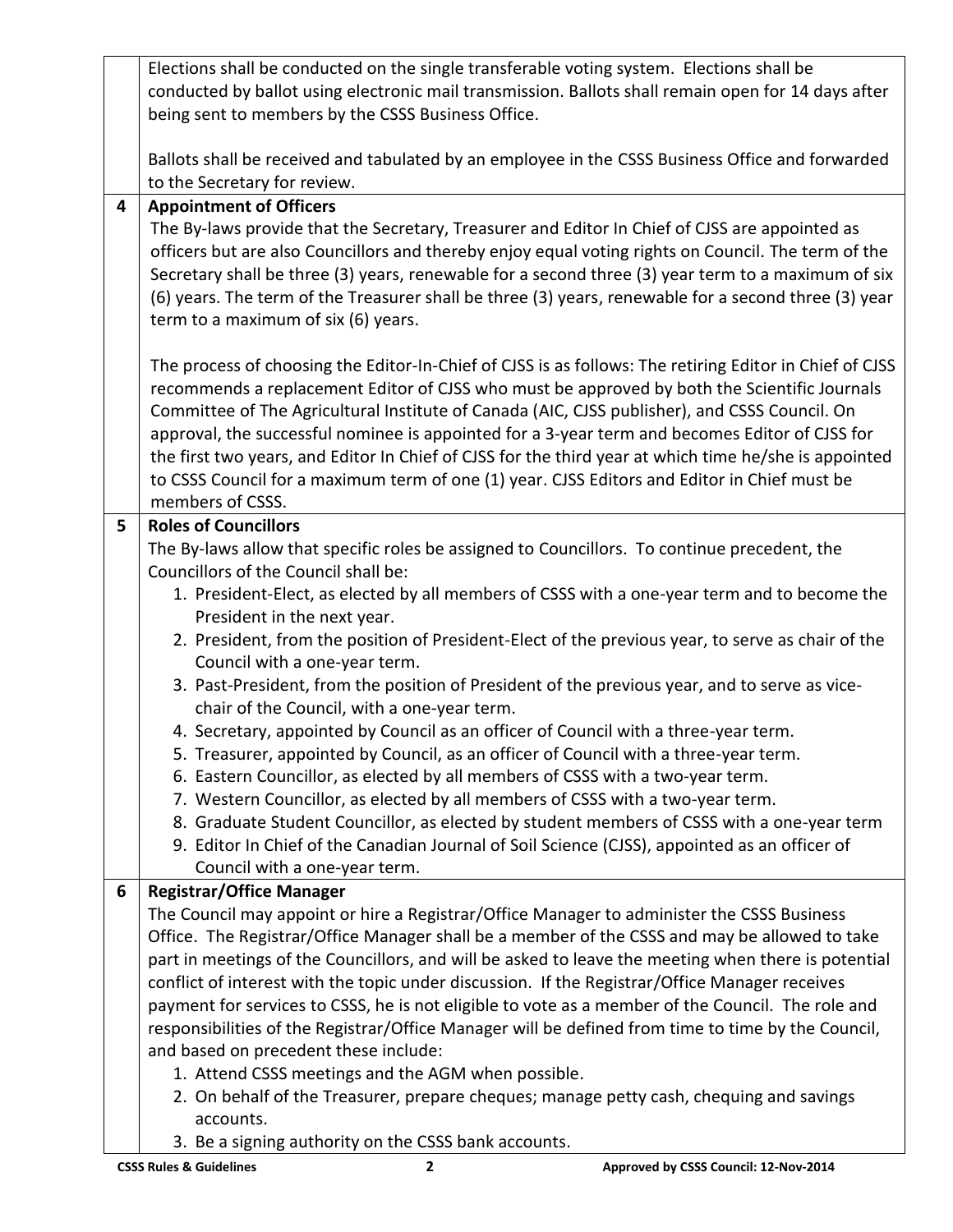| 5. Prepare and distribute emails to members, newsletters, award certificates.<br><b>Duties and Expectations of Councillors:</b><br>7<br>All<br>1. Take part in meetings, teleconferences and email exchanges to the fullest extent possible.<br>2. Represent the CSSS, promote soil science and the CSSS, and encourage membership in the<br>CSSS and subscription to the Canadian Journal of Soil Science (CJSS).<br>3. Mentor new Council members and new CSSS members.<br>4. Take on special projects in the support of the objectives of the CSSS as opportunities and<br>needs arise.<br>5. Encourage nominations for CSSS Awards.<br>6. Become familiar with the rules of Canada's Not-for-profit Corporations Act. Details at:<br>http://www.ic.gc.ca/eic/site/cd-dgc.nsf/eng/h cs04953.html<br>7. All Councillors are strongly encouraged to read the "Primer for Directors of Not-for-Profit<br>Corporations: Rights, Duties and Practices available at:<br>https://www.ic.gc.ca/eic/site/cilp-pdci.nsf/vwapj/Primer_en.pdf/\$FILE/Primer_en.pdf<br>President<br>1. Chief Executive Officer of the Society. |
|----------------------------------------------------------------------------------------------------------------------------------------------------------------------------------------------------------------------------------------------------------------------------------------------------------------------------------------------------------------------------------------------------------------------------------------------------------------------------------------------------------------------------------------------------------------------------------------------------------------------------------------------------------------------------------------------------------------------------------------------------------------------------------------------------------------------------------------------------------------------------------------------------------------------------------------------------------------------------------------------------------------------------------------------------------------------------------------------------------------------|
|                                                                                                                                                                                                                                                                                                                                                                                                                                                                                                                                                                                                                                                                                                                                                                                                                                                                                                                                                                                                                                                                                                                      |
|                                                                                                                                                                                                                                                                                                                                                                                                                                                                                                                                                                                                                                                                                                                                                                                                                                                                                                                                                                                                                                                                                                                      |
|                                                                                                                                                                                                                                                                                                                                                                                                                                                                                                                                                                                                                                                                                                                                                                                                                                                                                                                                                                                                                                                                                                                      |
|                                                                                                                                                                                                                                                                                                                                                                                                                                                                                                                                                                                                                                                                                                                                                                                                                                                                                                                                                                                                                                                                                                                      |
|                                                                                                                                                                                                                                                                                                                                                                                                                                                                                                                                                                                                                                                                                                                                                                                                                                                                                                                                                                                                                                                                                                                      |
|                                                                                                                                                                                                                                                                                                                                                                                                                                                                                                                                                                                                                                                                                                                                                                                                                                                                                                                                                                                                                                                                                                                      |
|                                                                                                                                                                                                                                                                                                                                                                                                                                                                                                                                                                                                                                                                                                                                                                                                                                                                                                                                                                                                                                                                                                                      |
|                                                                                                                                                                                                                                                                                                                                                                                                                                                                                                                                                                                                                                                                                                                                                                                                                                                                                                                                                                                                                                                                                                                      |
|                                                                                                                                                                                                                                                                                                                                                                                                                                                                                                                                                                                                                                                                                                                                                                                                                                                                                                                                                                                                                                                                                                                      |
|                                                                                                                                                                                                                                                                                                                                                                                                                                                                                                                                                                                                                                                                                                                                                                                                                                                                                                                                                                                                                                                                                                                      |
|                                                                                                                                                                                                                                                                                                                                                                                                                                                                                                                                                                                                                                                                                                                                                                                                                                                                                                                                                                                                                                                                                                                      |
|                                                                                                                                                                                                                                                                                                                                                                                                                                                                                                                                                                                                                                                                                                                                                                                                                                                                                                                                                                                                                                                                                                                      |
|                                                                                                                                                                                                                                                                                                                                                                                                                                                                                                                                                                                                                                                                                                                                                                                                                                                                                                                                                                                                                                                                                                                      |
|                                                                                                                                                                                                                                                                                                                                                                                                                                                                                                                                                                                                                                                                                                                                                                                                                                                                                                                                                                                                                                                                                                                      |
|                                                                                                                                                                                                                                                                                                                                                                                                                                                                                                                                                                                                                                                                                                                                                                                                                                                                                                                                                                                                                                                                                                                      |
|                                                                                                                                                                                                                                                                                                                                                                                                                                                                                                                                                                                                                                                                                                                                                                                                                                                                                                                                                                                                                                                                                                                      |
| • Presides at all meetings of the Society and of Council and has general and active                                                                                                                                                                                                                                                                                                                                                                                                                                                                                                                                                                                                                                                                                                                                                                                                                                                                                                                                                                                                                                  |
| management of the affairs of the Society.                                                                                                                                                                                                                                                                                                                                                                                                                                                                                                                                                                                                                                                                                                                                                                                                                                                                                                                                                                                                                                                                            |
| • Sees that all orders and resolutions of Council are carried into effect.                                                                                                                                                                                                                                                                                                                                                                                                                                                                                                                                                                                                                                                                                                                                                                                                                                                                                                                                                                                                                                           |
| 2. Chair of the Rules Committee.                                                                                                                                                                                                                                                                                                                                                                                                                                                                                                                                                                                                                                                                                                                                                                                                                                                                                                                                                                                                                                                                                     |
| 3. As Chief Executive Officer:                                                                                                                                                                                                                                                                                                                                                                                                                                                                                                                                                                                                                                                                                                                                                                                                                                                                                                                                                                                                                                                                                       |
| Arranges for and conducts the first meeting of the new Council (if required) after the<br>Annual Meeting, and is Master of Ceremonies for the Annual Banquet. Presents all<br>awards (Fellow, Honorary Membership, Soil Science For Society, Student Presentation,<br>and Travel awards) at the Annual Meeting banquet.                                                                                                                                                                                                                                                                                                                                                                                                                                                                                                                                                                                                                                                                                                                                                                                              |
| • Arranges and conducts via CSSS Secretary E-mail Council meetings as required<br>throughout the year.                                                                                                                                                                                                                                                                                                                                                                                                                                                                                                                                                                                                                                                                                                                                                                                                                                                                                                                                                                                                               |
| • Appoints committee members to standing committee(s), makes recommendation for the<br>position of Editor of the Canadian Journal of Soil Science and the Local Arrangements<br>Committee (LAC) Chair for the upcoming CSSS meetings and indicates CSSS financial and<br>other support available to LAC.                                                                                                                                                                                                                                                                                                                                                                                                                                                                                                                                                                                                                                                                                                                                                                                                             |
| • Arranges for and conducts the annual meeting of CSSS Council, and the Annual General<br>Meeting of the CSSS.<br>• Updates, as required, CSSS Council job descriptions.                                                                                                                                                                                                                                                                                                                                                                                                                                                                                                                                                                                                                                                                                                                                                                                                                                                                                                                                             |
| 4. Public relations contact for the Society and communicates with the membership (e.g. in the<br>newsletter).                                                                                                                                                                                                                                                                                                                                                                                                                                                                                                                                                                                                                                                                                                                                                                                                                                                                                                                                                                                                        |
| 5. Writes official letters of congratulations to the successful nominees of the CSSS Fellow,<br>Honorary Membership or Soil Science for Society Awards.                                                                                                                                                                                                                                                                                                                                                                                                                                                                                                                                                                                                                                                                                                                                                                                                                                                                                                                                                              |
| 6. While in office maintain files related to the business of the CSSS, including correspondence<br>and project reports, and pass files to the next President as needed.                                                                                                                                                                                                                                                                                                                                                                                                                                                                                                                                                                                                                                                                                                                                                                                                                                                                                                                                              |
| 7. Maintains schedule for the CSSS activities, and ensure progress.                                                                                                                                                                                                                                                                                                                                                                                                                                                                                                                                                                                                                                                                                                                                                                                                                                                                                                                                                                                                                                                  |

1. Records the activities of the Society and assists Council to carry out the objectives of the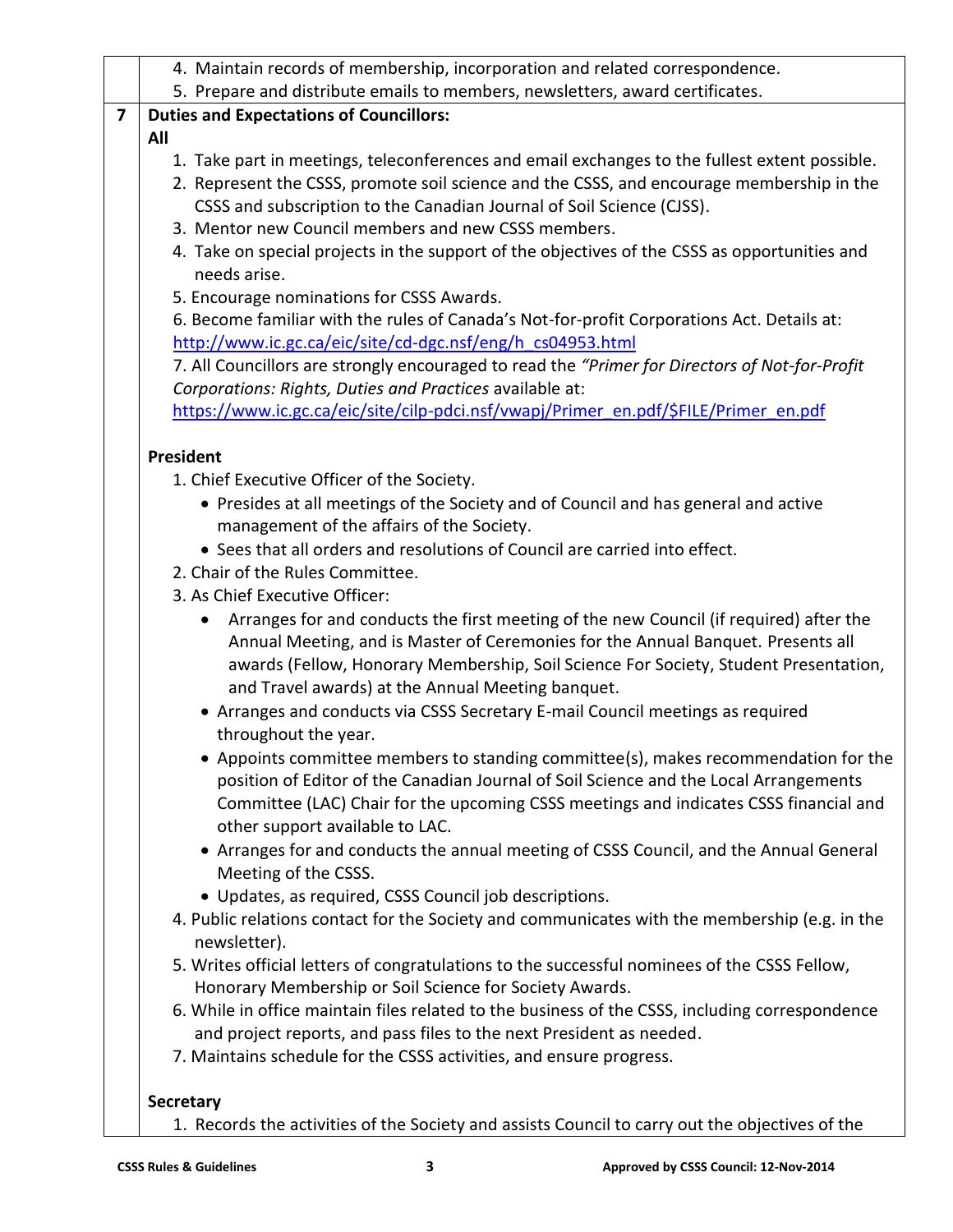Society according to the By-laws. The Secretary is responsible for ensuring the scientific community is aware of the location and date of the Annual Meeting.

- 2. Responsible for general correspondence of the Society.
- 3. Responsible for the collection of committee reports prior to the meetings of Council, distribution of reports to Council as well as the recording and distribution of the minutes of meetings of the Council.
- 4. Responsible to ensure that the call for nominations for vacant Council positions is issued to members before the end of the calendar year (usually by mid-October). See Rule #3.
- 5. Proposed Rules and Guidelines changes for the year must be received by the Secretary from the Rules Committee prior to April 1.

#### **Treasurer**

Responsible for day-to-day management of the financial affairs of the Society. This includes but is not limited to the following.

- Collecting dues from members.
- Paying for purchases of goods or services on behalf of the Society.
- Making banking arrangements.
- Making financial investment arrangements.
- Keeping the financial record of the Society.
- Filing required reports to Revenue Canada and Consumer and Corporate Affairs Canada.
- Meeting provincial government reporting requirements.
- Chair of the Finance Committee.

Some of these duties are completed by the Treasurer. Others are completed by contractors at the direction of the Treasurer.

# **President-Elect**

1.Chair of the Awards Committee with duties as follows:

- As soon as possible after January 1, appoints two Past-Presidents to serve on the Awards Committee and move that the incoming Awards Committee be approved by Council.
- Prepares a 'Call for CSSS Award Nominations' for the CSSS website, the first CSSS Newsletter of the calendar year, and for distribution by the Business Office to members to cover the following CSSS Awards: Fellow, Honorary Membership, Soil Science For Society, Pedology Travel Award, Student Travel, Student Presentation and Student Book Awards Contacts CSSS Treasurer to determine funds available to cover travel and book awards.
- Chairs an Awards Committee [President-Elect, plus two past-presidents of CSSS appointed by the President]. Receives nominations documents and award applications, compiles and provides copies to other two members of the Awards Committee. Oversees evaluation of nominations/applications.
- Presents Awards Committee's recommendations to CSSS Council for approval at least one (1) month before CSSS annual meeting. Once approved, invites the nominator of successful Fellow, Soil Science For Society or Honorary Member nominees to informally notify their candidates of the award (President writes the official letters of congratulations). Contacts nominators requesting they convey outcomes of Awards Committee decisions to unsuccessful Fellow, Soil Science For Society or Honorary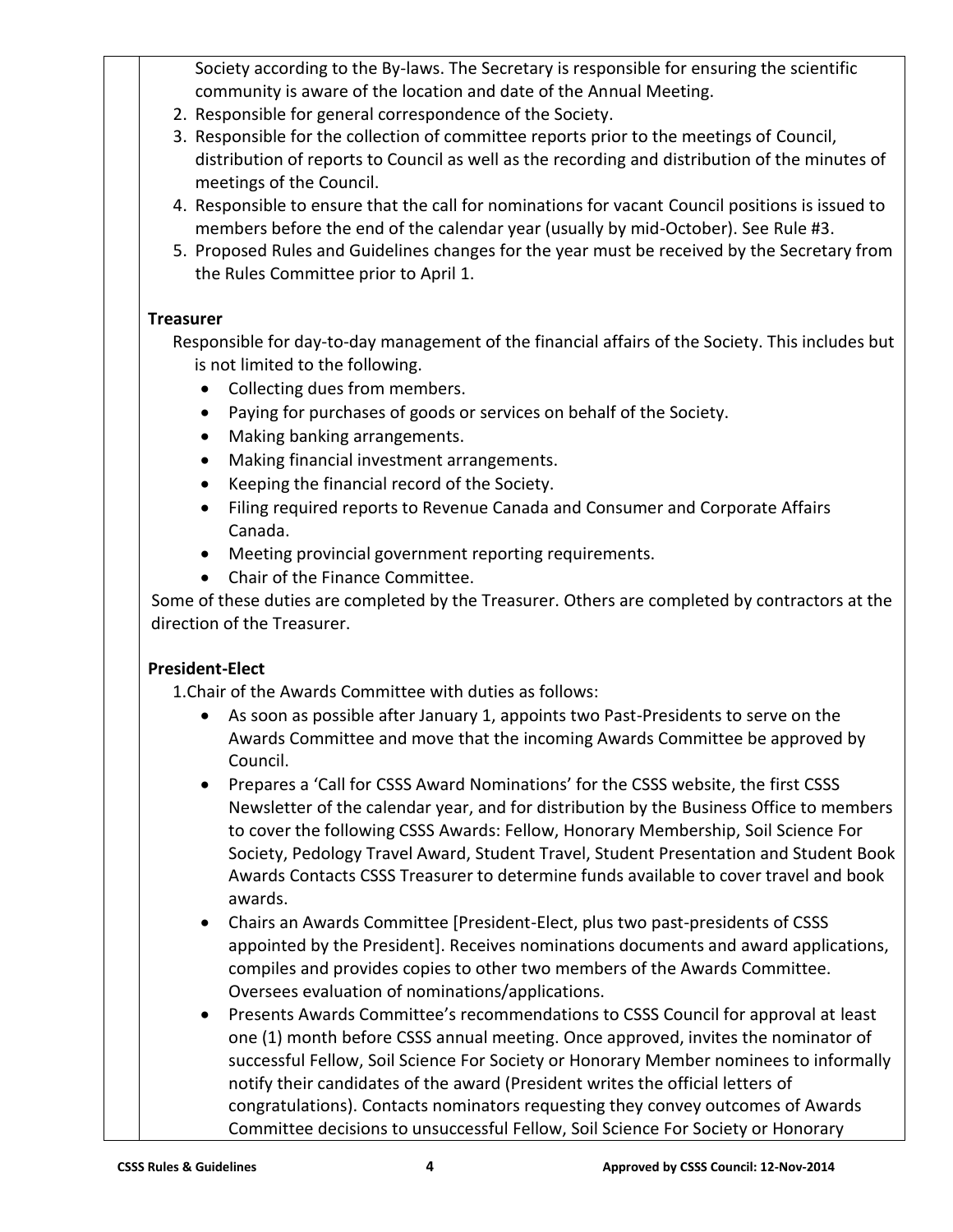Member nominees. Notifies Travel Award applicants about the Awards Committee's decision.

- Arranges preparation of the Fellow and Honorary Membership certificates (template with Business Office and Secretary) and selects a suitable frame.
- Prepares a report of the Awards Committee for the CSSS annual meeting.
- 2. Oversees and organizes the Student Awards (Book, Bentley and President's Award) at the annual meeting.
	- Contacts universities (Soil Science, Land Resource, Environmental departments) to select the recipients of the CSSS Undergraduate Student Book Award. Informs Office Manager who orders books. Prepares book plates (template with Business Office and Secretary). Informs CSSS Treasurer of costs and reimbursement.
	- Checks that registration and/or abstract submission form for the annual meeting includes a request for students to indicate if they intend to compete for the Student Presentation Awards (C.F. Bentley oral; President's poster).
	- Prior to the annual meeting, selects judges for the Bentley and President's Poster Award (e.g., five judges for each award). Appoints one of the judges to chair the evaluation process (Score cards and evaluation procedure on Web Page) for each award.
	- Prior to the Annual Meeting, liaisons with the Program Chair of the Local Organizing Committee to ensure that student presentations for the Bentley Award are so scheduled to allow each presentation to be judged by all the judges. All student presentations should be completed early in the afternoon prior to the Banquet to ensure adequate time to evaluate scores and select winners.
- 3. Oversees Awards Banquet of the Annual Meeting.
	- Prepares and arranges printing of Awards booklet for the CSSS Awards Banquet (template with Business Office and Secretary), to include the following: short table of contents; updated Fellows list; photograph and short write-up for each new Fellow and Honorary Member (usually prepared by first nominator); list previous year Bentley and President's Award winners (names and affiliation); list current Undergraduate Book Award awardees (names and affiliation); list all those receiving Travel Awards (names, affiliation, and amount of travel award); list members of Awards Committee; and list members of new CSSS Council.
	- Arranges with the Annual Meeting organizers to set aside complimentary banquet tickets in registration packages for the new Fellows and Honorary Members (plus guests).
	- Arranges for someone, usually the first nominator, to present citation at the Awards Banquet for each new Fellow and Honorary Member. Suggests that the citations and replies be limited to approximately 10 minutes for each award.
	- On behalf of CSSS, extends thanks to the Annual Meeting organizers and volunteers for their work and efforts at the close of the Banquet.

# **Past-President**

- 1. Performs the duties of and exercises the powers of the President in the absence of or during the inability of the President to act.
- 2. Member of the Rules Committee.
- 3. Member of the Finance Committee.
- 4. Promoting and initiating the nomination of members for awards and other forms of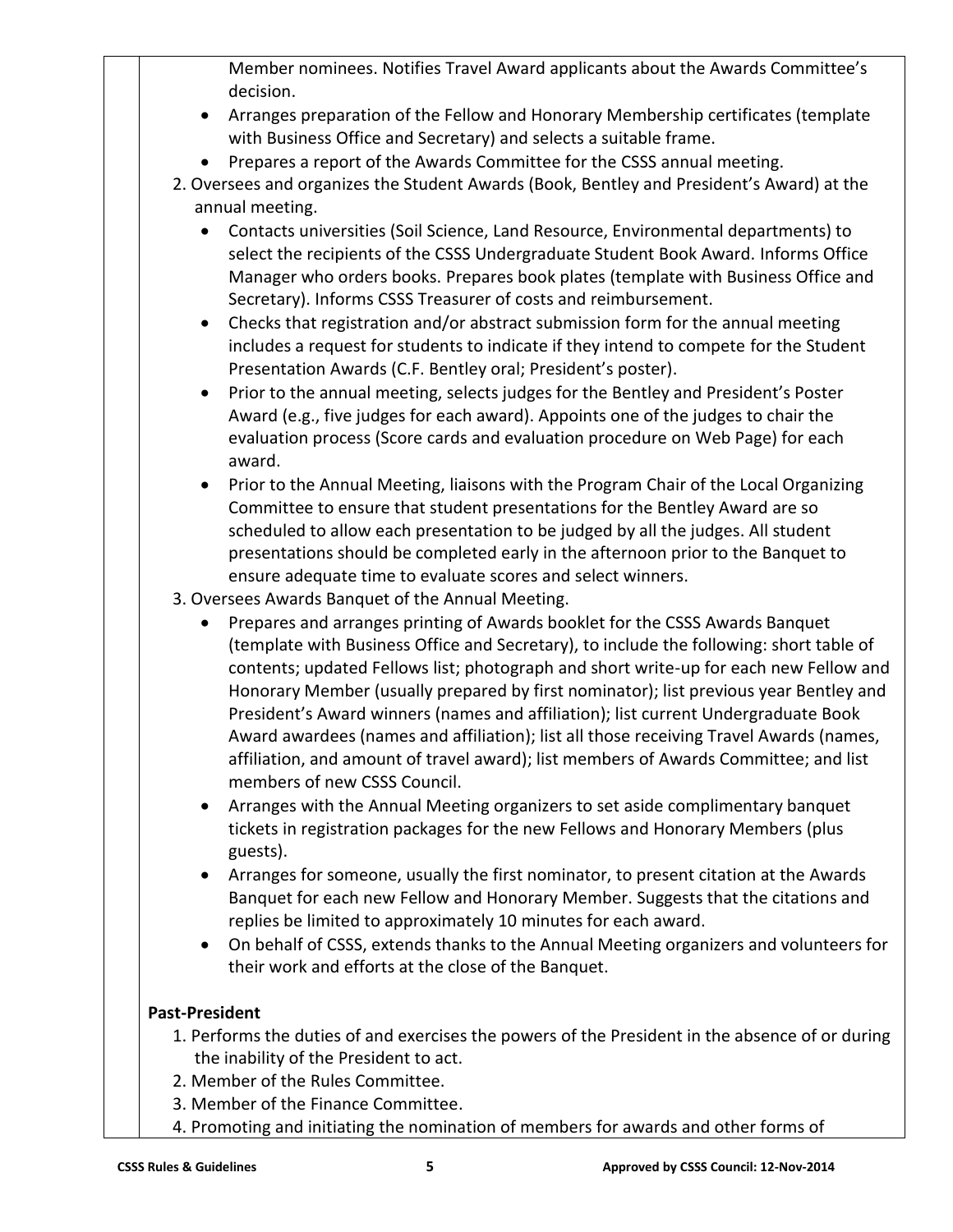recognition from institutions and organizations other than the Society itself (e.g., Manning Award, AIC awards such as fellowship in AIC, Soil Conservation Canada and election to prestigious groups such as the Order of Canada). Deadlines for nominations are most often the end of October or November. To meet these, action must be taken in August not later than September.

#### **Graduate Student Councillor**

- 1. Provides liaison between the Society and active or potential graduate student members of the Society. As far as possible, this position should alternate between candidates from eastern and western Canada.
- 2. Participate in Council activities and vote on all motions brought to Council.
- 3. Promote and maintain communications (e.g., e-mail network) between the Society and Canadian academic units involved in soil science education. Provides information on CSSS Awards and Annual Meeting to students.
- 4. Help to co-ordinate and plan student activities at the Annual Meetings.
- 5. Provide student news for each publication of the CSSS Newsletter.
- 6. Provide input as needed to Society publicity material.

#### **Eastern and Western Councillors**

The Eastern Councillor is responsible for Ontario, Québec, New Brunswick, Prince Edward Island, Nova Scotia, Newfoundland & Labrador and Nunavut, while the Western Councillor is responsible for Manitoba, Saskatchewan, Alberta, British Columbia, Yukon and the Northwest Territories.

- 1. Membership issues.
	- Cover concerns of members within respective region.
	- Cover the concerns of international members as needed.
	- Correspond as needed to new and interested members within respective region.
- 2. Communication/publicity issues.
	- The Eastern Councillor prepares 2-3 Newsletters (generally, January/February, June/July, September/October) to include Society reports and news, information on CSSS Awards, and Election information/results.
	- The Western Councillor oversees the CSSS website and ensures information is correct and up-to-date. Liaises with WebMaster to co-ordinate revisions.

# **Editor In Chief of CJSS**

The Editor In Chief of CJSS provides liaison between the Society and the activities and editorial aspects of the CJSS and promotes and maintains communications between the Society and CJSS, the science arm of the Society.

#### **8 Committees and Sub-Committees**

Council shall appoint or approve committees deemed necessary for the conduct of Society affairs. Committees advise the Council.

Committees may be categorized into two classes:

Standing committees normally shall continue in operation from year to year unless specifically terminated by Council. Two such standing committees are the Awards Committee and the Rules Committee.

Ad hoc committees and task forces may be established by Council and shall have a termination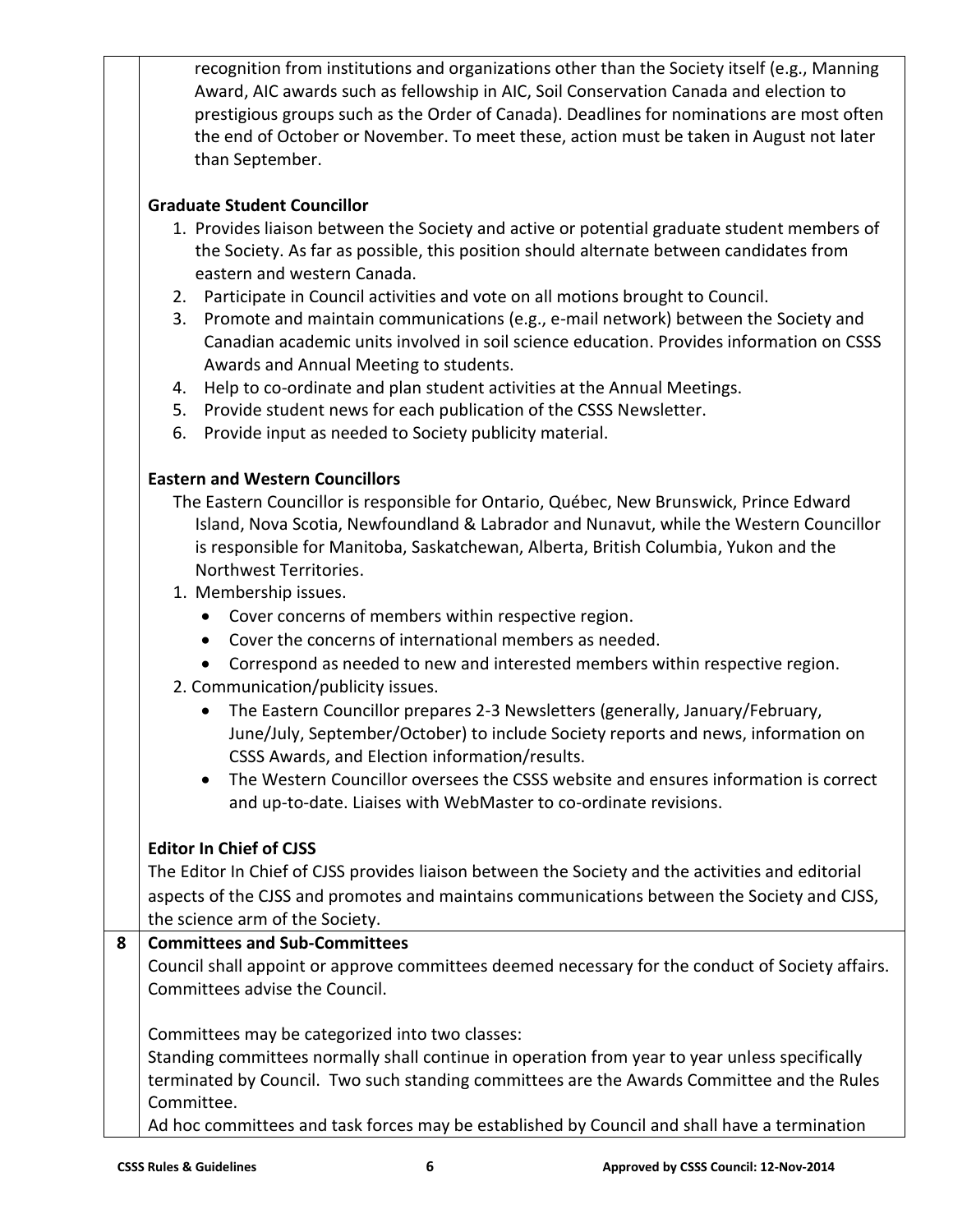date in their terms of reference. Examples of ad hoc Committees include a Nominations Committee, a Membership Task Force, and a Soil Education Committee [\[http://csss.ca/education](http://csss.ca/education-committee/)[committee/\]](http://csss.ca/education-committee/) established in 2014.

Council shall prescribe the terms of reference for all committees. These terms of reference shall provide a description of the function and duties as well as the composition and tenure of all committees.

An example of a Sub-Committee is the Pedology Sub-Committee established in 2005[\[http://csss.ca/pedology-sub-committee/\]](http://csss.ca/pedology-sub-committee/).

# **Awards Committee**

The Awards Committee shall be a standing committee of the Society and shall consist of the President-Elect, who shall act as chair, and two (2) other members selected from the Past-Presidents of the Society.

All members of the Awards Committee shall be approved by Council of the Society at the beginning of each year.

The Awards Committee shall receive, each year, from the members of the Society nominations for Fellows and shall make recommendations each year, at least one (1) month before the annual general meeting of the Society, to the Council of the Society with respect to the name(s) of members who the Committee considers most suitable candidates for the award of Fellow. Nominations must be signed by three (3) members and supported by a short summary indicating the qualifications of the nominee. The recommendation of the Committee is subject to the approval of the Council which makes the award.

The chair of the Awards Committee shall coordinate judging of student presentation awards, such as the President's Awards and the Bentley Awards.

The Awards Committee shall be responsible for making recommendations to Council on awards. This responsibility shall include recommendations on changes in the nature of the awards as well as recommendations on recipients of awards.

# **Rules Committee**

The Rules Committee shall be a standing committee of the Society and shall consist of the President who will act as chair and two (2) other members selected from the Past-Presidents of the Society.

The Rules Committee may, by resolution, make, amend or repeal By-laws that regulate the activities or affairs of the Society. Any such by-law or rule, amendment or repeal shall be effective from the date of approval by Council until the next meeting of members where it may be confirmed, rejected or amended by the members by ordinary resolution. If the by-law or rule, amendment or repeal is confirmed or confirmed as amended by the members it remains effective in the form in which it was confirmed. The by-law or rule, amendment or repeal ceases to have effect if it is not submitted to the members at the next meeting of members or if it is rejected by the members at the meeting.

"Ordinary resolutions" require a simple majority (50% plus 1) of votes cast by the members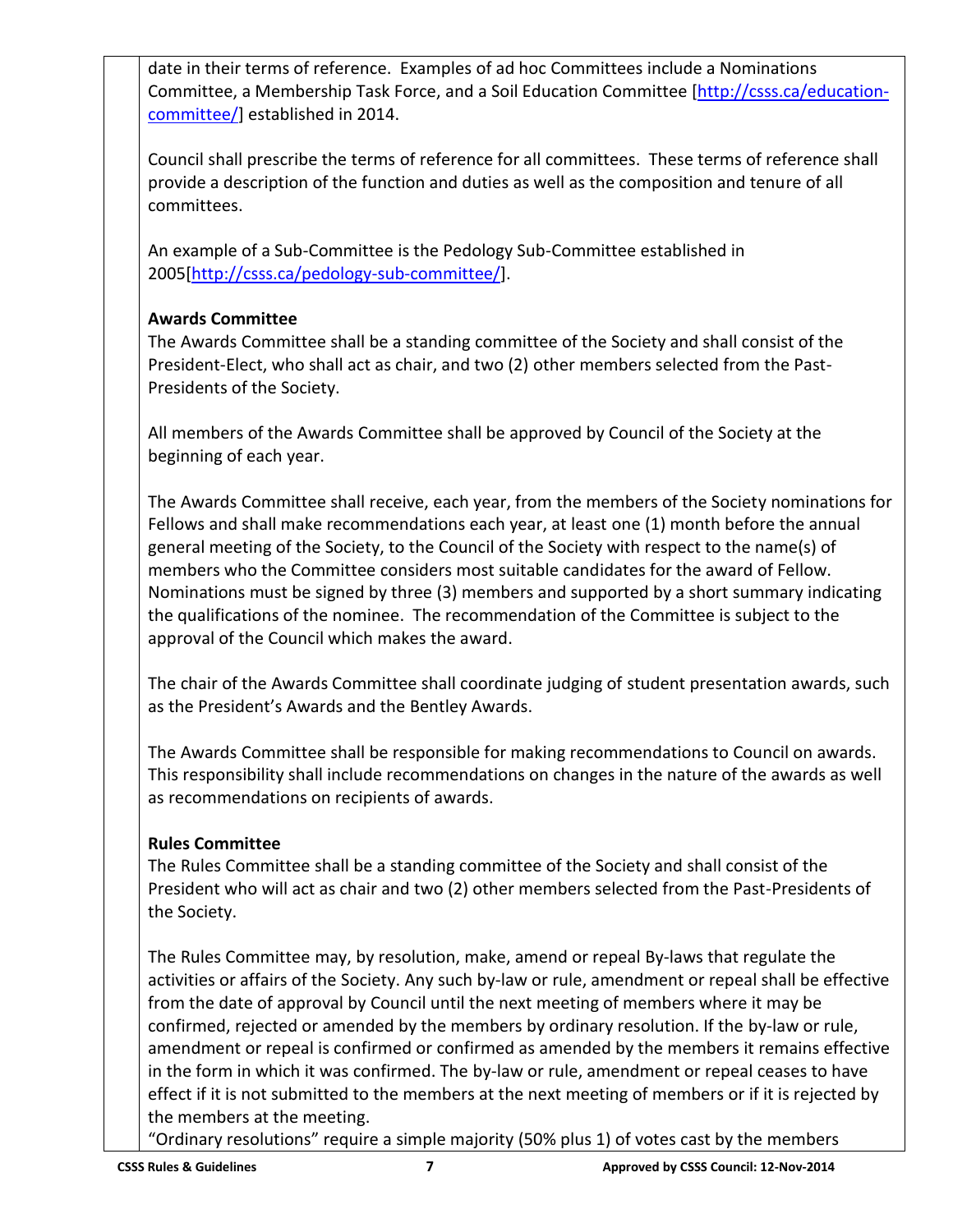|    | entitled to vote, to be adopted. For example, the election of Councillors is a decision that is usually<br>made by ordinary resolution.                                                                                                                                                                                                                                                          |
|----|--------------------------------------------------------------------------------------------------------------------------------------------------------------------------------------------------------------------------------------------------------------------------------------------------------------------------------------------------------------------------------------------------|
|    | "Special resolutions" require the approval of two-thirds (2/3) of the votes cast by the members<br>entitled to vote. For example, fundamental by-law changes such as amalgamation and<br>continuance require special resolutions. Special resolutions are only effective when confirmed by<br>members.                                                                                           |
|    | Resolutions for new By-laws or Rules and Guidelines or amendments to or repeals of existing By-<br>laws or Rules must be received by the Secretary from the Rules Committee prior to April 1 (i.e. in<br>advance of the AGM).                                                                                                                                                                    |
|    | Within twelve (12) months of the confirmation of By-law changes by members, a copy of the<br>amended By-laws must be sent to Corporations Canada.                                                                                                                                                                                                                                                |
|    | <b>Finance Committee</b>                                                                                                                                                                                                                                                                                                                                                                         |
|    | The Finance Committee shall be a standing committee of the Society and shall consist of four (4)<br>members: the Treasurer (Chair), a Past-Treasurer, a Past-President, and a member-at-large. The<br>role of the Finance Committee is to share the workload of the Treasurer, and to advise and make<br>recommendations in managing and monitoring the Society's short- and long-term finances. |
| 9  | <b>Accounts and Financials</b>                                                                                                                                                                                                                                                                                                                                                                   |
|    | The Treasurer is the responsible Councillor. In routine operation, all financial transactions require                                                                                                                                                                                                                                                                                            |
|    | the signature of 2 signing authorities. There are 3 or more signing authorities registered with the<br>bank/credit union, and these may include the President-Elect, President, Past-President,<br>Secretary, Treasurer and Business Office Manager.                                                                                                                                             |
|    | There will be a petty cash account from which the office manager can make direct payments, with<br>his signature alone, for routine minor items such as postage, stationary, printing, and office<br>supplies.                                                                                                                                                                                   |
|    | There will be a chequing account and a savings account, and there may be other simple<br>investments such as GICs as determined from time to time by the Council to be in the best<br>interests of CSSS.                                                                                                                                                                                         |
|    | Every year, the financial records are to be reviewed by at least two and up to three financial<br>auditors who are CSSS members but not members of Council. The signed financial auditor's<br>reports must be returned to the Treasurer prior to the Annual General Meeting (AGM). The                                                                                                           |
|    | Treasurer and Office Manager will provide any information requested for these audits. The choice                                                                                                                                                                                                                                                                                                 |
|    | of auditors will be proposed and voted on at the AGM, or by electronic ballot.                                                                                                                                                                                                                                                                                                                   |
| 10 | <b>Order of Business</b>                                                                                                                                                                                                                                                                                                                                                                         |
|    | The order of business at all Council meetings, at the Annual General Meeting of the CSSS, and at                                                                                                                                                                                                                                                                                                 |
|    | any other duly called meeting may include:                                                                                                                                                                                                                                                                                                                                                       |
|    | 1. Review, revise and approve agenda.                                                                                                                                                                                                                                                                                                                                                            |
|    | 2. Review, revised and approve minutes of the last meeting.                                                                                                                                                                                                                                                                                                                                      |
|    | 3. Business arising out of the minutes.                                                                                                                                                                                                                                                                                                                                                          |
|    | 4. Communications.                                                                                                                                                                                                                                                                                                                                                                               |
|    | 5. Reports of officers and committees.                                                                                                                                                                                                                                                                                                                                                           |
|    | 6. Unfinished business.                                                                                                                                                                                                                                                                                                                                                                          |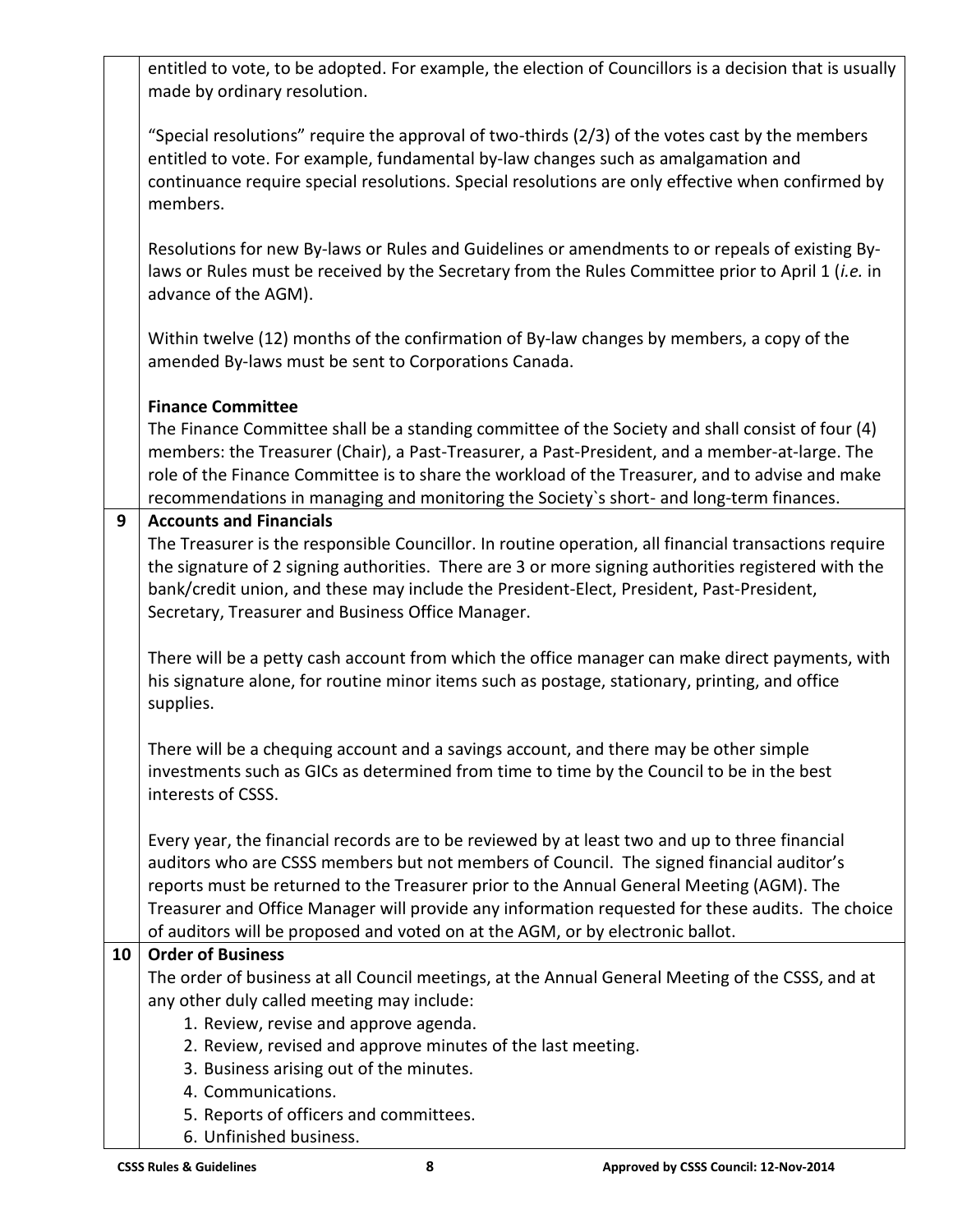|    | 7. Resolutions.                                                                                                                                                                                                                                                                                                                                                                                                                                                                                                                                                                                                                                               |
|----|---------------------------------------------------------------------------------------------------------------------------------------------------------------------------------------------------------------------------------------------------------------------------------------------------------------------------------------------------------------------------------------------------------------------------------------------------------------------------------------------------------------------------------------------------------------------------------------------------------------------------------------------------------------|
|    | 8. New business.                                                                                                                                                                                                                                                                                                                                                                                                                                                                                                                                                                                                                                              |
|    | This order may be varied for any meeting by a majority vote of those present.                                                                                                                                                                                                                                                                                                                                                                                                                                                                                                                                                                                 |
| 11 | <b>Awards</b><br>The CSSS shall have an Awards Committee appointed by the President, normally chaired by the<br>President-Elect and confirmed by the Council at the beginning of each calendar year. The Awards<br>Committee will encourage nominations from among the CSSS's regular members for its awards.<br>Approval of these awards shall be a unanimous decision by the Awards Committee members. The<br>Awards Committee's decisions and report to the Council shall be final. The Awards Committee<br>oversees the following CSSS Awards:                                                                                                            |
|    | The CSSS may bestow a FELLOW AWARD to a member of the CSSS according to the following<br>provisions:<br>1. Nominees must be members in good standing at the time of their nomination and must<br>have been a CSSS member of at least a total of 10 (not necessarily continuous) years.<br>2. Nominees must have a distinguished record of service in any field of soil science.                                                                                                                                                                                                                                                                               |
|    | 3. Each nominee must have one nominator and three supporting sponsors.<br>4. Members of CSSS Council or the Awards Committee cannot serve as a nominator or sponsor.<br>5. The award of CSSS Fellow is generally held at the Awards banquet at the Annual Meetings of<br>CSSS and the recipient will be given a suitably inscribed plaque or certificate.<br>6. Up to two CSSS members can receive a Fellow Award in any calendar year.<br>7. CSSS will endeavor to publicize Fellow Award recipients.<br>8. Unsuccessful nominees may be re-nominated in a following year with new supporting<br>documentation. A new nominator or new sponsors may be used. |
|    | The CSSS may award a CSSS HONORARY MEMBERSHIP AWARD. This Award honours non-<br>members who have rendered valuable or special service to soil science in Canada.                                                                                                                                                                                                                                                                                                                                                                                                                                                                                              |
|    | The CSSS may award a SOIL SCIENCE FOR SOCIETY AWARD according to the following provisions:<br>1. This is awarded to a member or non-member who has made a contribution towards<br>promoting soil science to the general public.<br>2. The Award shall be made at the AGM of the CSSS and the recipient will be given a suitably<br>inscribed plaque or certificate.<br>3. CSSS will endeavor to publicize this award.                                                                                                                                                                                                                                         |
|    | No candidate will be eligible for both a Fellow and a Soil Science in Society Award in the same<br>year. The CSSS, at the recommendation of the Awards Committee, may award more or less than<br>one of these Awards in a given year.                                                                                                                                                                                                                                                                                                                                                                                                                         |
|    | The CSSS may give a PEDOLOGY TRAVEL AWARD to a member in good-standing to attend a<br>pedology-related national or international conference or workshop. The award shall cover<br>expenses related to attendance at the meeting (registration, air/ground transportation,<br>accommodations, meals) to a maximum value of \$4,000.                                                                                                                                                                                                                                                                                                                            |
|    | The CSSS may award up to twelve (12) <b>STUDENT TRAVEL AWARDS</b> of \$600 each. This is to<br>support a student to travel to the annual conference. These are awarded according to the<br>following provisions:                                                                                                                                                                                                                                                                                                                                                                                                                                              |

1. Students must be CSSS members to apply.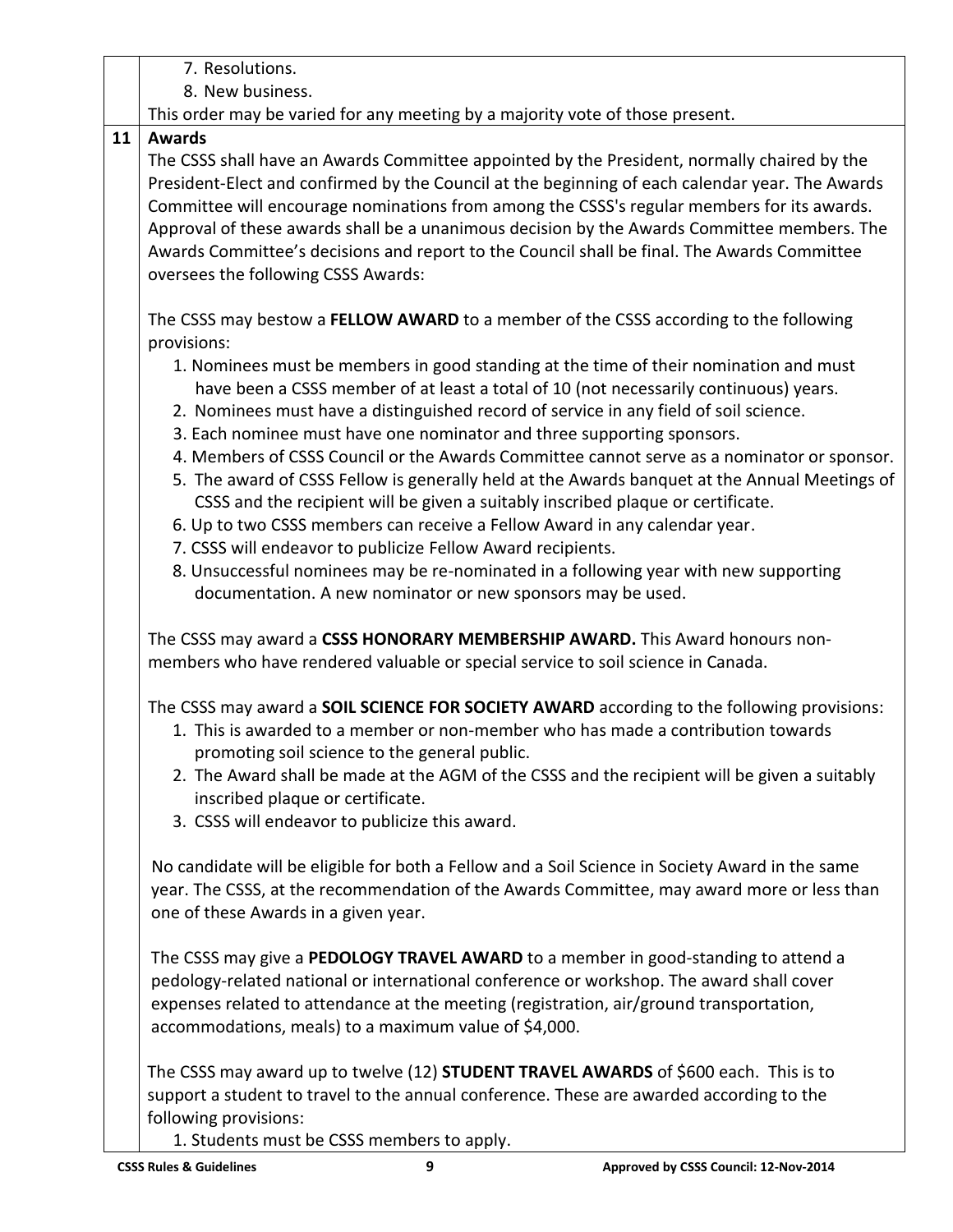|    | 2. Preference will be given to students who will be giving either an oral or a poster                                                                                                             |
|----|---------------------------------------------------------------------------------------------------------------------------------------------------------------------------------------------------|
|    | presentation over students who are just planning to attend the conference.                                                                                                                        |
|    | 3. The research summary provided by the student must be reasonable (rationale, hypothesis,                                                                                                        |
|    | objective) and clearly written.                                                                                                                                                                   |
|    | 4. Preference will be given to students who have not previously received a travel award.                                                                                                          |
|    | 5. The student must have had the application form signed by his/her supervisor or department                                                                                                      |
|    | chair.                                                                                                                                                                                            |
|    | 6. Up to 10 Student Travel Awards of \$750 each may be awarded if the CSSS Annual                                                                                                                 |
|    | Conference is held in the United States.                                                                                                                                                          |
|    |                                                                                                                                                                                                   |
|    | The CSSS may give STUDENT PRESENTATION AWARDS, namely for oral presentations the C.F.                                                                                                             |
|    | Bentley Awards and for poster presentations the President's Poster Awards. Students must be                                                                                                       |
|    | CSSS members at time of their presentations. Students must indicate that they will be competing                                                                                                   |
|    | for presentation awards at CSSS Annual Meetings (either at abstract submission or at registration                                                                                                 |
|    | (question included on registration form). The Bentley award winner receives \$500, the first                                                                                                      |
|    | runner-up \$300, and the second runner-up \$200. The President's Poster award winner receives                                                                                                     |
|    | \$500, the first runner-up \$300 and the second runner-up \$200.                                                                                                                                  |
|    |                                                                                                                                                                                                   |
|    | The CSSS may give CSSS STUDENT BOOK AWARDS to recognize undergraduates at Canadian                                                                                                                |
|    | universities who demonstrate excellence in Soil Science. Award winners receive a copy of Soil                                                                                                     |
|    | Sampling and Methods of Analysis (2nd Edition), published jointly by CSSS and CRC Press in 2007.                                                                                                  |
|    | Candidates are nominated by their academic department.                                                                                                                                            |
| 12 | <b>Annual General Meeting (AGM)</b>                                                                                                                                                               |
|    | There will be an AGM as specified in the By-laws. The By-laws provide that a quorum at any                                                                                                        |
|    | meeting of members shall be ten percent (10%) of the members entitled to vote. With a 2014                                                                                                        |
|    | membership of approximately 330, a quorum would be approximately 33 members. The exact                                                                                                            |
|    | quorum should be determined prior to each AGM. Normally the AGM is held in conjunction with                                                                                                       |
|    | the annual CSSS technical conference.                                                                                                                                                             |
|    | 1. Where possible, reports from Council and committees, such as the President's report,                                                                                                           |
|    | Treasurers report (profit/loss, auditor's review, budget for coming year) and nominations,                                                                                                        |
|    | will be presented, and ideally electronic or paper copies will be circulated to all members                                                                                                       |
|    | prior to the meeting.                                                                                                                                                                             |
|    | 2. Elections may take place at the AGM, but in general electronic voting is preferred.                                                                                                            |
|    | 3. Awards may be presented or they may be presented at some other event of the CSSS annual                                                                                                        |
|    |                                                                                                                                                                                                   |
|    | meeting, or they may be delivered in some other way to the recipients.<br>4. Generally, the Council is responsible for setting the AGM agenda. However, members have a                            |
|    |                                                                                                                                                                                                   |
|    | right to add items to the agenda by submitting a notice - known as a "proposal" to the                                                                                                            |
|    | Council 90 to 150 days before the anniversary of the previous annual meeting of members.                                                                                                          |
|    | In this regard, any member entitled to vote at an annual meeting of members may submit a                                                                                                          |
|    | proposal to Council about any matter that the member wishes to raise at the meeting. This                                                                                                         |
|    |                                                                                                                                                                                                   |
|    | includes the right of a voting member to submit a proposal to make, amend or repeal by-                                                                                                           |
|    | laws.                                                                                                                                                                                             |
| 13 | <b>Technical Meetings and Workshops</b>                                                                                                                                                           |
|    | The CSSS will endeavor to hold an annual technical conference, with location and program                                                                                                          |
|    | decided by the Council. Often these meetings are held jointly with the meetings of another                                                                                                        |
|    | scientific society, and the details of this association are negotiated for each case. Typically, a Local                                                                                          |
|    | Organizing Committee is established, with one person identified to report to the CSSS Council.<br>The Local Organizing Committee will usually have representatives of all the societies involved. |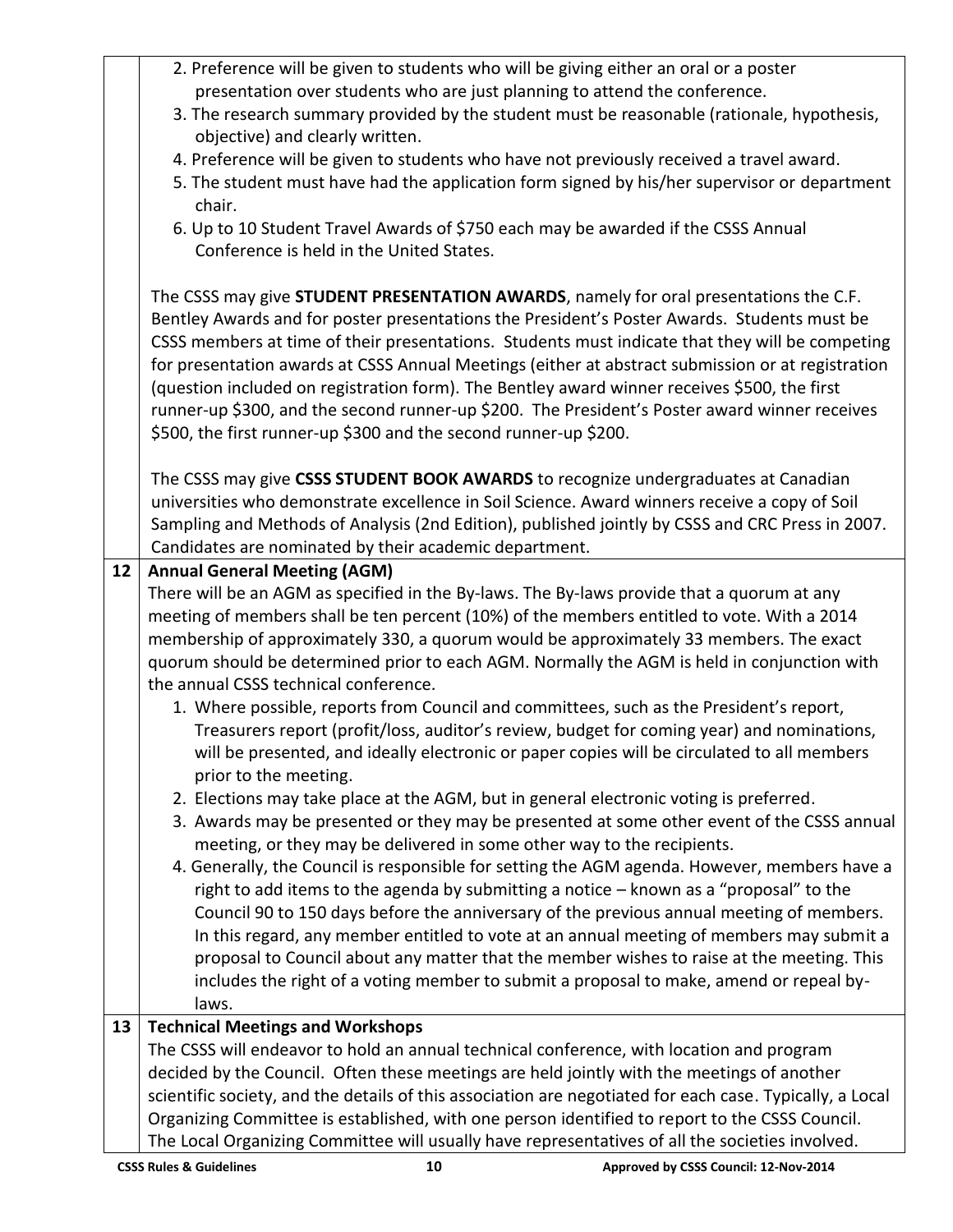Planning for these conferences must begin more than one year prior to the conference. Usually, CSSS seeks partner societies to extend the technical interest in the conference and to share risk, and this in particular needs early planning.

In all conferences and technical meetings, CSSS will endeavor to create opportunities for Certified Crop Advisors (CCAs) to take part and to earn points. This requires that the Local Organizing Committee apply for recognition from the CCA organization.

Decisions must be made and documented (e.g. a memorandum of understanding, signed by the CSSS President and Presidents of partner societies) about sharing of financial risk, especially for joint meetings. Often, the CSSS will advance money to the Local Organizing Committee, who maintain separate accounts. The CSSS may sign contracts related to the conference, or this may be done solely by the Local Organizing Committee or the partner societies. Typically the conference has a small surplus, and a decision about the disposition of this must be made prior to the conference. A typical model for this is that monies advanced from the partner societies is paid out first, then the remainder is split among the societies based on the relative numbers of members from each who attended the conference. The exception to this is when one partner society was more successful than the other in raising sponsorship funds, in which case a prior decision is made on how this will affect the final disbursement. The Local Organizing Committee will be responsible to present a budget and a final accounting of the conference to the Council.

The Council may decide to support other technical meetings or workshops in any year. Such support may be in name, administrative and/or financial as decided by the Council.

#### **14 Newsletters and Web Page**

CSSS will prepare newsletters, maintain a web site, and may undertake social media communications.

Solicitation and review of articles for the Newsletter is the responsibility of the Eastern Councillor. Content is flexible but would typically include a President's message, reports on past or upcoming CSSS Annual Meetings and special topic articles from Council members or regular members. In appropriate issues the newsletter may include nominations and biographies, financial reports, etc. There will be 2-3 newsletters prepared each year. These may be fully electronic or printed copy, at the decision of the Council from time to time, and will be assembled and prepared by CSSS Business Office personnel.

Review and provision of materials for the CSSS web page and social media are the collective responsibility of the Western Councillor.

# **15 Fees**

The Council may change the membership categories and fee schedule from time to time. The present categories and fee schedules are:

- 1. Regular members \$90.
- 2. Fellow members -\$90.
- 3. Student members, who are students of soil science at a Canadian university or are Canadian students studying soil science at a university abroad - \$10.
- 4. Post-doctoral fellow (PDF) members, who hold a formal post-doctoral fellowship at a Canadian university or Canadian federal government department (e.g. NSERC Visiting Fellow) or are Canadian PDFs working abroad - \$45.